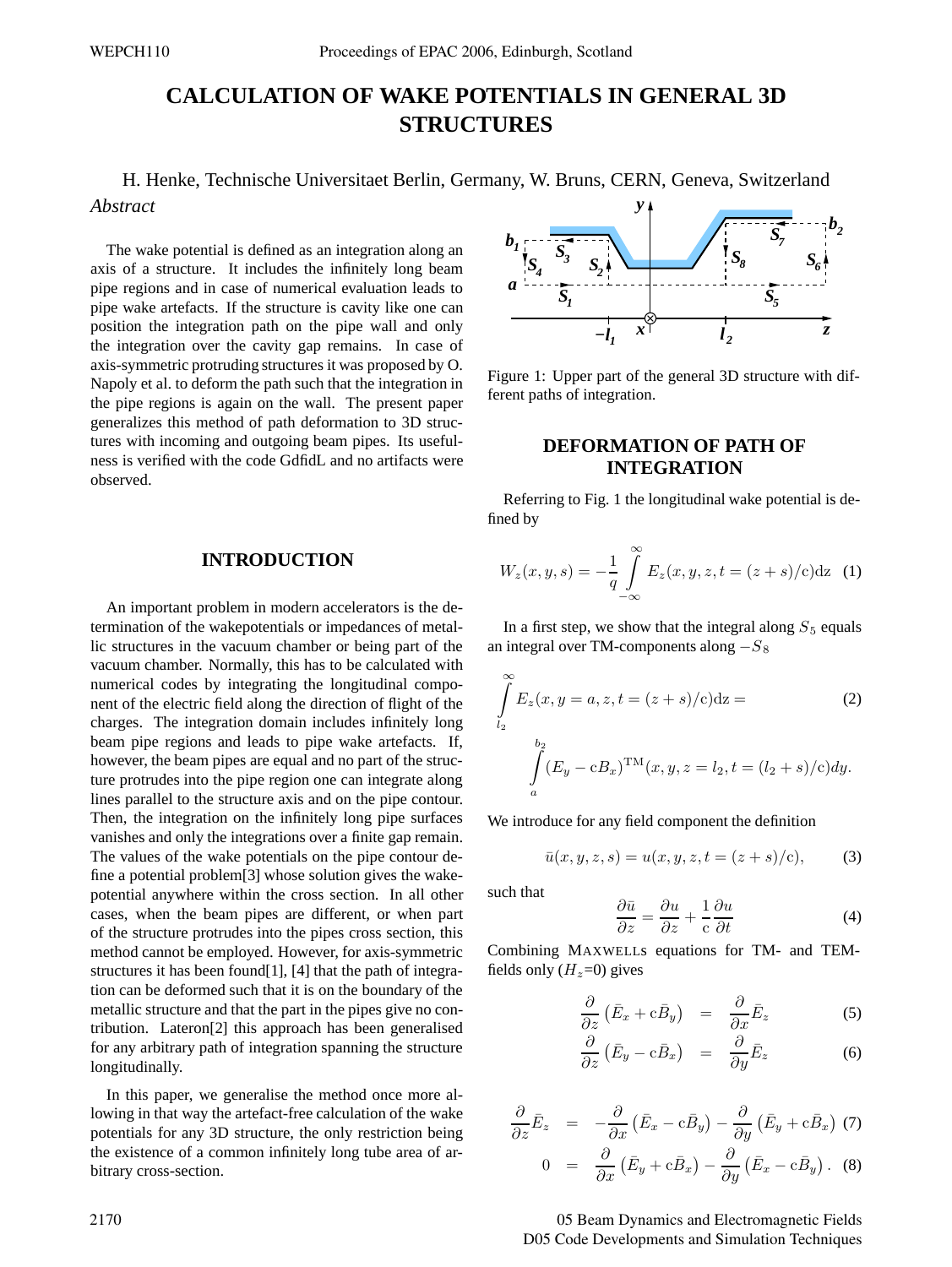Using (5), (6), (8) and  $\nabla \cdot \vec{B} = 0$  one can define an irrotational vector

$$
\vec{G} = \vec{e}_x \left( \bar{E}_x + c \bar{B}_y \right) + \vec{e}_y \left( \bar{E}_y - c \bar{B}_x \right) + \vec{e}_z \bar{E}_z \tag{9}
$$

and apply STOKES' theorem over an area A delimited by  $S_5, S_6, S_7, S_8$ 

$$
\int_{A} \left( \nabla \times \vec{G} \right) \cdot d\vec{A} = 0 = \oint_{S} \vec{G} \cdot d\vec{s}
$$
\n
$$
= \int_{l_2}^{\infty} G_z(y = a) dz + \int_{a}^{b_2} G_y(z = \infty) dy -
$$
\n
$$
- \int_{l_2}^{\infty} G_z(y = b_2) dz - \int_{a}^{b_2} G_y(z = l_2) dy
$$
\n
$$
= \int_{l_2}^{\infty} \bar{E}_z dz - \int_{a}^{b_2} \left( \bar{E}_y - c \bar{B}_x \right) (z = l_2) dy, \quad (10)
$$

which gives exactly the equ. (2). Here, we have assumed small losses such that the integral over radiation fields at  $z = \infty$  vanishes and we accounted for  $G_z(y = b_2)$  $\overline{E}_z(y=b_2)=0$ . The important question of how the TMfields are extracted will be addressed in the next chapter. In an analogous way we can show the equality of the integrals over  $S_1$  and  $S_2$  and obtain for the wakepotential (1)

$$
qW_z(x, y, s) =
$$
  
\n
$$
\int_a^{b_1} (E_y - cB_x) (z = -l_1, t = (-l_1 + s)/c) dy
$$
  
\n
$$
-\int_{-l_1}^{l_2} E_z(z, t = (z + s)/c) dz
$$
\n(11)  
\n
$$
-\int_a^{b_2} (E_y - cB_x) (z = l_2, t = (l_2 + s)/c) dy.
$$

The integrals over y go over TM-field components representing the radiation field and TEM-field components belonging to the solenoidal bunch fields. The latter are required if the two beam pipes are different. In the form (11), the infinitely long integrals over  $S_1$  and  $S_5$  are replaced by the integrals over  $S_2$  and  $-S_8$  and no numerical artefacts occur.

## **EXTRACTION OF TM- AND TEM-FIELDS**

Since  $\vec{G}$  (9) is irrotational it follows that  $(\nabla \times \mathbf{G})_z$  = 0 in the x,y-plane and  $G_{x,y}$  can be derived from a scalar potential

$$
G_x \mathbf{e}_x + G_y \mathbf{e}_y = \nabla \varphi. \tag{12}
$$

Taking the divergence and making use of (7) leads to a POISSON equation for  $\varphi$ 

$$
\nabla \cdot (G_x \mathbf{e}_x + G_y \mathbf{e}_y) =
$$

$$
= \frac{\partial}{\partial x} (\bar{E}_x + c\bar{B}_y) + \frac{\partial}{\partial y} (\bar{E}_y - c\bar{B}_x)
$$
  

$$
= \frac{1}{c} \frac{\partial}{\partial t} E_z - \frac{\partial}{\partial z} E_z = \nabla^2 \varphi.
$$
 (13)

We note that the driving term of the equation has to be taken at  $z = -l_1$ ,  $t = (-l_1 + s)/c$  and  $z = l_2$ ,  $t = (l_2 + s)/c$ respectively. The TEM-fields are easily incorporated by adding a line charge to the driving term. The extraction of the TM-/TEM-fields requires therefore the solution

$$
\frac{\partial \varphi}{\partial y} = G_y = \left(\bar{E}_y - c\bar{B}_x\right) \tag{14}
$$

of two potential problems (13). Then, the wakepotential (11) becomes

$$
qW_z(x, y, s) =
$$
  
=  $[\varphi(x, y = b_1) - \varphi(x, y)]_{z=-l_1}$   

$$
-\int_{-l_1}^{l_2} E_z(x, y, z, t = (z + s)/c) dz
$$
 (15)  
+  $[\varphi(x, y) - \varphi(x, y = b_2)]_{z=l_2}$ .

where the potentials  $\varphi$  represent the integrals over y of the TM- and TEM-fields.

### **EXAMPLES**

The new procedure has been implemented in GdfidL[5]. For verification, we compare the impedances of a modematching approach with the impedances as computed by taking the FOURIERtransform of the wakepotentials, Fig. 2.

The next check examples are the wakepotentials, Fig. 4, of a cross section step-in and step-out, Fig. 3. Their superimposition is compared to the wakepotential of a long cavity excited below resonance, Fig. 5.

#### **REFERENCES**

- [1] O. Napoly, "The wake potentials from the fields on the cavity boundary", Internal report CEA, Saclay, DPhN/STAS/91- R12. (1991).
- [2] O. Napoly, Y.-H. Chin, B. Zotter, "A generalized method for calculating wake potentials", Internal report CEA, Saclay, DAPNIA/SEA 93 01 (1993).
- [3] S. Vaganian. H. Henke, "The Panofsky-Wenzel theorem and general relations for the wake potential.", *Part. Acc.*, Vol. 48 (1995), pp. 239-242
- [4] R. L. Gluckstern. F. Neri, "Longitudinal coupling impedance for a beam pipe with a cavity.", *IEEE Trans. on Nucl. Sci.*, Vol. NS-32 No. 5, (1995), pp. 2403-2404.
- [5] http://www.gdfidl.de W. Bruns, H. Henke, "Quasi-optical control of intense microwave transmission.", Eds. J. L. Hirshfield, M. I. Petelin, Springer 2005, pp. 73-91.

05 Beam Dynamics and Electromagnetic Fields D05 Code Developments and Simulation Techniques